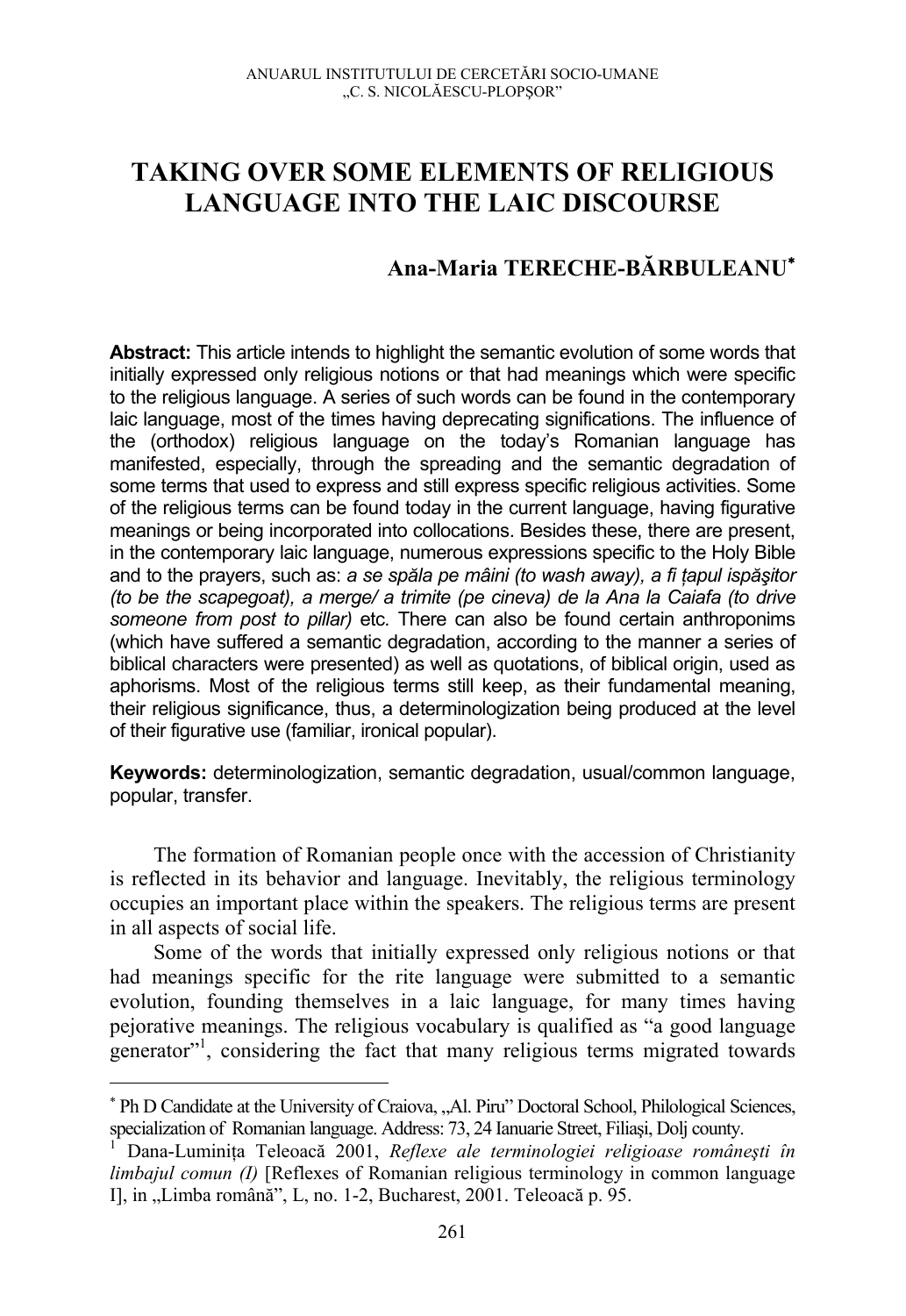other terminologies, such as botany or zoology, but also because of the transfer of religious lexemes in common language.

The influence of orthodox language on daily Romanian language manifested, mainly, by semantic amplification and degradation of some terms that named and still name activities specific for the rite. Some religious lexemes acquire laic significance independently from a certain syntagm/ idiom/ expression, and other appear with profane significance exclusively within a linguistic context represented by certain syntagms/ idioms/ expressions or in some derivatives.

In the category of religious terms that acquire laic acceptance, independently from a certain syntagm/ idiom/ expression, Dana-Luminița Teleoacă<sup>2</sup> includes the following words: *agheasmă (asperges)*, that in ironical language means "tuică, rachiu" (plum brandy, brandy), *aleluia* (halleluiah), that acquires the meaning  $\mathbf{S}$ -a sfârşit, s-a dus pe copcă" (it ends, ends in smoke), *arhanghel* (archangel), that is some regions (Muntenia) designs "biciul, varga cu care se bat copiii" (the whip, the rod with which they beat children), *a boteza* (to baptize), with laic meaning "to mix the wine, the milk with water", *cazanie* (homiliary), that means, in certain laic contexts, "povestire, descriere lungă şi plicticoasă" (long and boring story, description), *chiraleisa (chiraleisis)* (Greek liturgical formula "Doamne miluiește" (Lord Have Mercy) designs, in popular mythology , un duh rău, necurat" (an evil, impure spirit), "o ființă fantastică, înspăimântătoare" (a fantastic, freightening being), *Crăciun (Christmas)*, that in Muntenia designs "ciomagul" (bat), but which acquires the sense of "porniri rele, năravuri" (bad behaviors, bents), *litanie*   $(lithany)$ , with the laic meaning  $\hat{m}$  insirare lungă și monotonă" (long and monotonous enumeration), *litie (litia)*, that in Oltenia means, at plural, "vorbe goale, minciuni" (babbles, lies), *mironosiță (prude)*, that in profane meaning means "femeie făţarnică" (double-faced women), *a mirui (to anoint)*, that in popular language means "a lovi drept în frunte" (to hit right in front), *Sfântul Nicolae (St. Nicolas)*, that means, in Moldova, "biciul cu care erau bătuti copiii la scoală" (the whip with which were beaten the children at school), *parapanghelos (parapanghelosis)* (< ngr. "veşnică pomenire" (eternal memory)), that is used, as *aliluia (halleluiah)*, with the value of an explanation that marks the end of an action, *pomelnic (memorial)*, that is used with the laic meaning "listă lungă nesfârșită" (long unending list).

 In her study titled *Limbajul religios de la sacru la profan. Termeni pătrunşi în româna comună şi dialectală<sup>3</sup>* (*Religious language from sacred to profane. Terms appeared in common and dialectal Romanian language*), Mihaela Mariana Morcov signalizes the presence of such terms in usual language, also mentioning their new meanings. The verb *a aghezmui (to asperge)* means, in religious ritual

 $^{2}$  *Ibidem*, pp. 97-101.

Mihaela Mariana Morcov, *Limbajul religios de la sacru la profan. Termeni pătrunşi în româna comună şi dialectală* (Religious language from sacred to profane. Terms appeared in common and dialectal Romanian language)", în Gabriela Pană Dindelegan (coord.), *Limba română– aspecte sincronice şi diacronice (Romanian language – synchronic and diachronic aspects*, University of Bucharest Publishing House, 2006, pp. 619-626.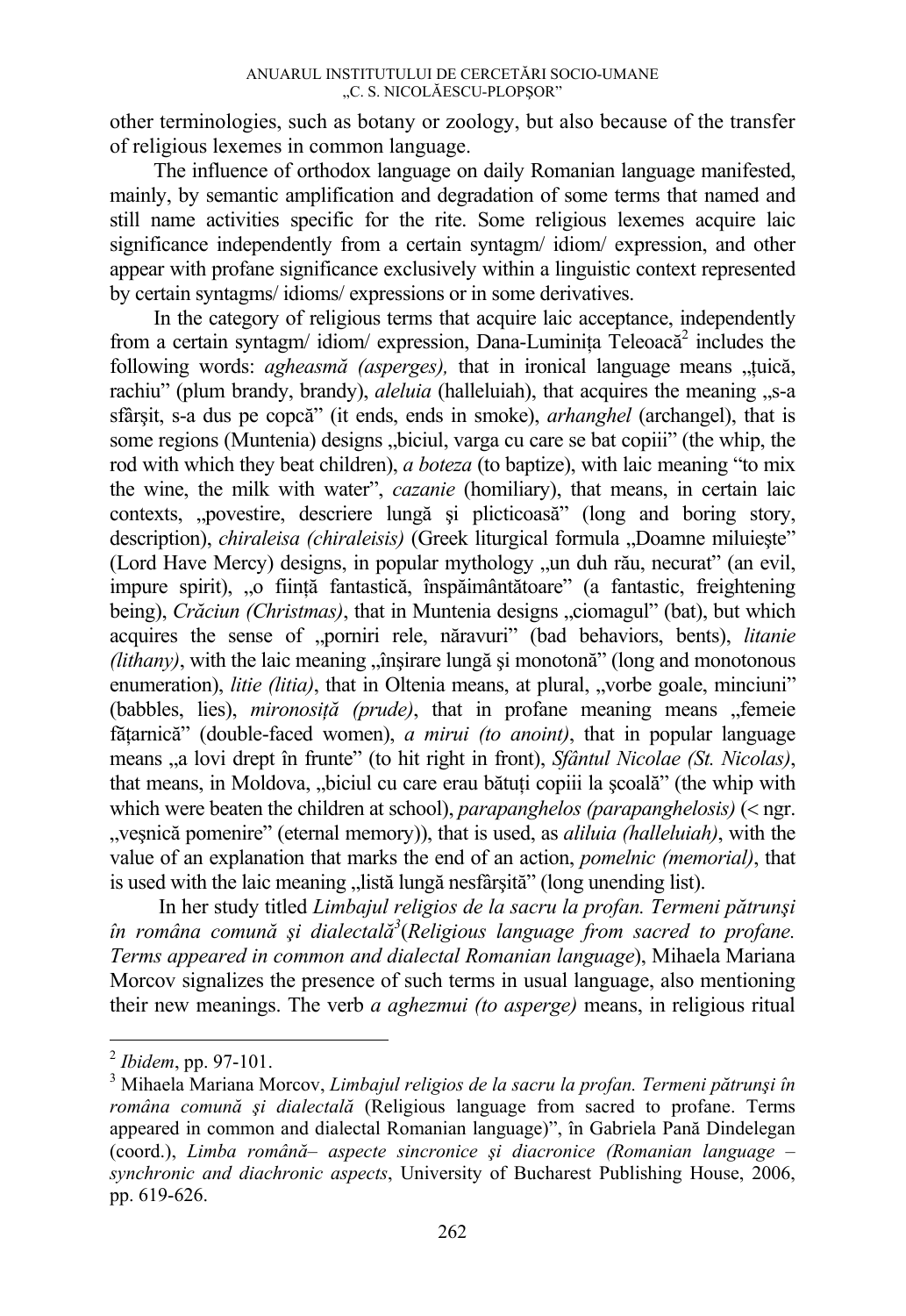"a sfinți, a stropi cu apă sfințită" (to beatify, to asperse with beatified water). But, in laic language, it appears with the meaning  $\alpha$  as a îmbăta" (to get drunk). In the same situation are the terms *a tămâia (to cense)*, *a târnosi (to incense).* If in religious field, *a târnosi (to incense)* means "a inaugura" (to inaugurate), "a sfinti o biserică" (to beatify a church), in regional language, this verb acquired the meaning of "a se îmbăta"(to get drink), but also "a împinge încoace și încolo"(to push back and forth), "a chinui"(to crucify), "a bate"(to beat), "a tăvăli"(to wallow). The justification for this semantic evolution would be of etymological nature, starting from the word  $\hat{t}$  *târn*, a type of swab<sup>4</sup>.

 From the category of words that keep the proper sense, but are also used with figurative sense, also belongs the verb *a blagoslovi (to prosper).* Except the well knowed meaning  $\alpha$  binecuvânta" (to bless), the verb also appears with the meaning a aduce un prejudiciu cuiva" (to do somebody an injury).

 We notice that, in case of words mentioned above, the relationship between the proper sense and the figurative sens is easily noticeable. But, there are terms incorporated in expressions, whose theological significance is, for many times, unknown. Such an example is represented by the terms *aghios (aghios)* and *ison (echos)*, in expressions: *a trage la aghioase* (to draw to aghios) and *a ţine isonul (to keep the echos)*. Both terms have neogreek origin and belong to religious music field. *Isonul (echos)* designs the vocal or instrumental part, with low notes, that can be heard with no interruption to church songs. Receiving a metaphoric sense, the syntagm acquired the acceptance  $\alpha$  aproba faptele cuiva" (to approve the somebody's facts), "a-i cânta în strună" (to dance to somebody's tune), "a-i ține hangul" (to keep somebody's hang). *Aghios* from the expression *a trage la aghioase* (to draw to aghios) had represented, at the beginning, only the hymn sung to the Holy Liturgy, that starts with the verse "Sfinte Dumnezeule, Sfinte tare…" (Holy God, Holy You...).

 Many **words and expressions** specific to the *Bible* or to prayers are today found in actual language, although their origin is less known. Thus, the word *fariseu* (Pharisee), frequently used in *Bible*, entered in current language in order to design, as in many other European idioms, an hypocrite person<sup>5</sup>. In his study about the influence of religious texts on the modern literary languages, Mihaela Mariana Morcov presents three books<sup>6</sup> regarding French, Italian and Spanish languages, approaching the topic from the point of view of Romanic compared linguistics. It is interested to notice the fact that some religious words and expressions appear both in actual Romanian language, and in languages mentioned. One of religious expressions used in actual laic language is *a se spăla pe mâini* (fr. *se laver les mains*) (to throw the blame on somebody), having the meaning  $\alpha$  a nu-si asuma responsabilitatea pentru anumite fapte" (not assuming the responsibility for certain facts). The expression remembers from the Roman governor Pilat din Pont, care,

<sup>&</sup>lt;sup>4</sup> *Ibidem*, p. 620.<br><sup>5</sup> *Ibidem*, p. 294

Gerard Taverdet, *Paroles d'Evangile*; Gian Luigi Beccaria, *Sicuterat. Il latino di chi non lo sa. Bibbia e liturgia nell'italiano e nei dialetti*; Nuria Calduch-Benages, *Otro gallo le cantara*.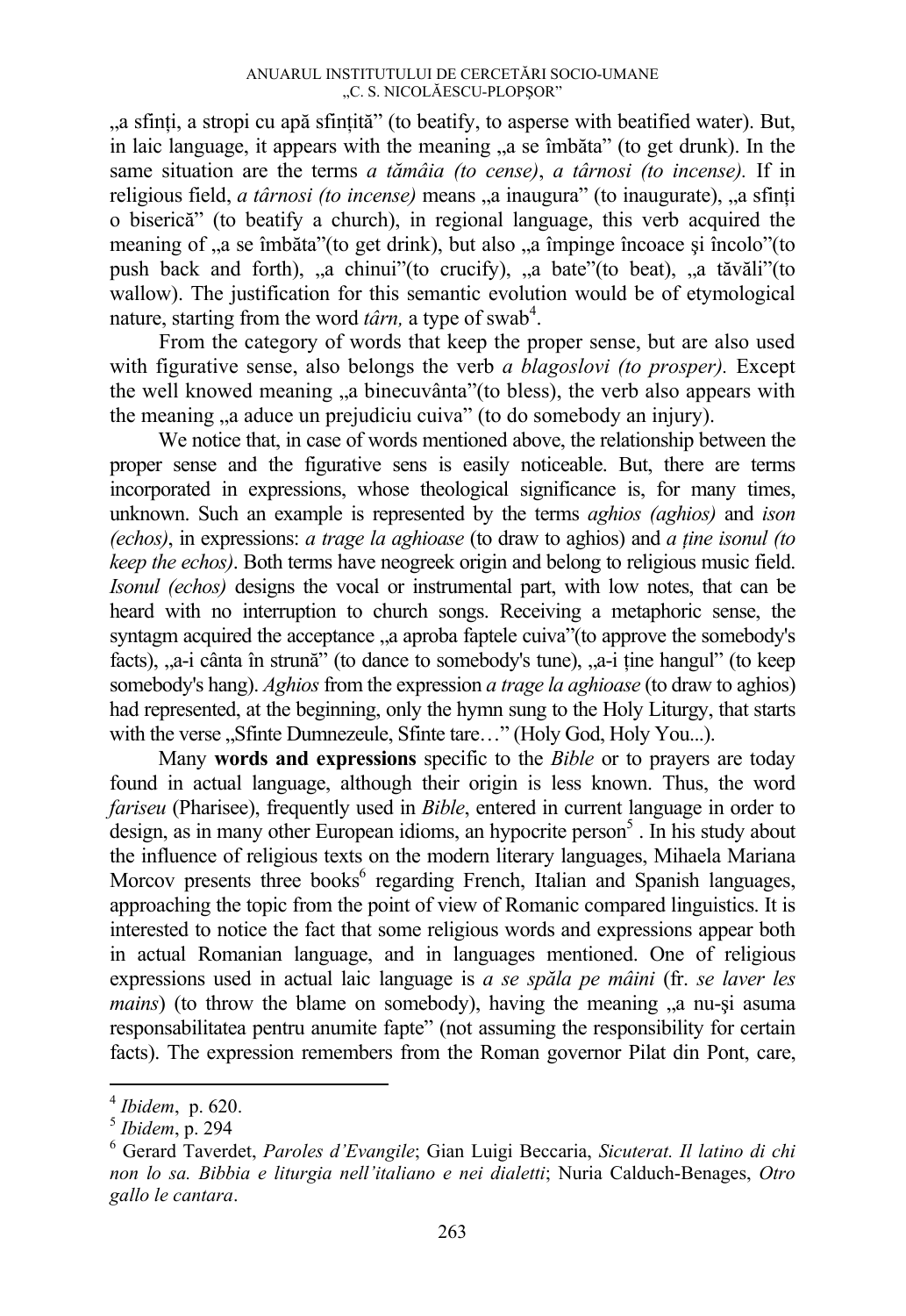trying to exculpate him from the death of Jesus, washed symbolically the hands before people. Other expressions were created according to some stories told in New Testament *a merge/ a trimite (pe cineva) de la Ana la Caiafa* (with its equivalent in Spanish *ir de Herodes a Pilatos*) (to be driven from pillar to post), with the meaning "a amâna" (to adjourn). Other idioms are explained by their connection with certain Judaic habits or rituals mentioned in *Bible<sup>7</sup>*: *a fi tapul ispăşitor* (sp. *ser el chivo expiatorio;* it. *Fare da capro espiatorio*) (to be the whipping boy) refers to a person that is found guilty for the mistakes of other persons, because in *Bible* the scape goat represents the animal abandoned in dessert, after which he was loaded with the sins of the entire people.

 Certain **anthroponomical** suffered a semantic degradation, depending on the way a series of biblical characters were presented: *Jude*, being the person that betrayed Jesus, remained in the consciousness of the speakers the symbol of the traitor; *Cain* – the symbol of envy, Pilate – the symbol of brutality and ugliness, *Pharisee* – the symbol of hypocrisy, *Mathusalem* – the symbol of longevity.

 In actual laic language, are also met **quotes with maximum value**, of biblical origin. Such a quote is the phrase *nimic nou sub soare (all quiet under the sun)*, which represents an aphorism from the Ecclesiastical Book. Also, the proverb *cine seamănă vânt culege furtună (he that sows the storm will reap the whirlwind)* has the origin in the book of the Prophet Osea. Some Romanian proverbs have on base thoughts or affirmations of Jesus: *cel care ridică sabia va pieri de ea (one who takes the sword will perish by it)*, *cei din urmă vor fi cei dintâi (the last shall be the first)*, *îi ajunge fiecărei zile răul ei (each day has its wrongs)*; the expression *a arunca mărgăritare porcilor (to cast pearls before swine), with the meaing* "a da dovadă de atenţie şi delicateţe faţă de oameni care nu sunt capabili să aprecieze această atitudine" (to prove attention and delicacy for humans that aren't capable to appreciate this attitude), has also, as a base, an affirmation of Jessus; also, the syntagm *a construi pe nisip (to build on sand)*, referring to the fool man that built his house on sand, from the parable told by Savior.

 In actual Romanian language, we find a considerable number of expressions and idioms, with pejorative connotations, from which are part religious terms. The most frequent expressions are those in which appear terms such as: *angel, demon, God, priest, crucifix, church, holy, Easter, prude any many others:* 

- *a face pe mironosita* (to be a goody-goody): is an expression that took the pejorative meaning. The biblical term *mironosiţă* (prude) makes reference to religious women who, after Jewish habit, brought flavors and chrism to the tomb of the Savior;

- *a-i merge buhul ca de popă tuns*: very ancient expression, apparently with no significance in our days, but with value in previous centuries; it refers to the fact that the priest should have an exemplary behavior, and the crop was the punishment for a serious deviation;

<sup>7</sup> Mihaela Marian Morcov, *Textele religioase şi limbile literare moderne (Religious texts and literary modern languages*), in "Limba română", no. 5-6/2004, p. 300.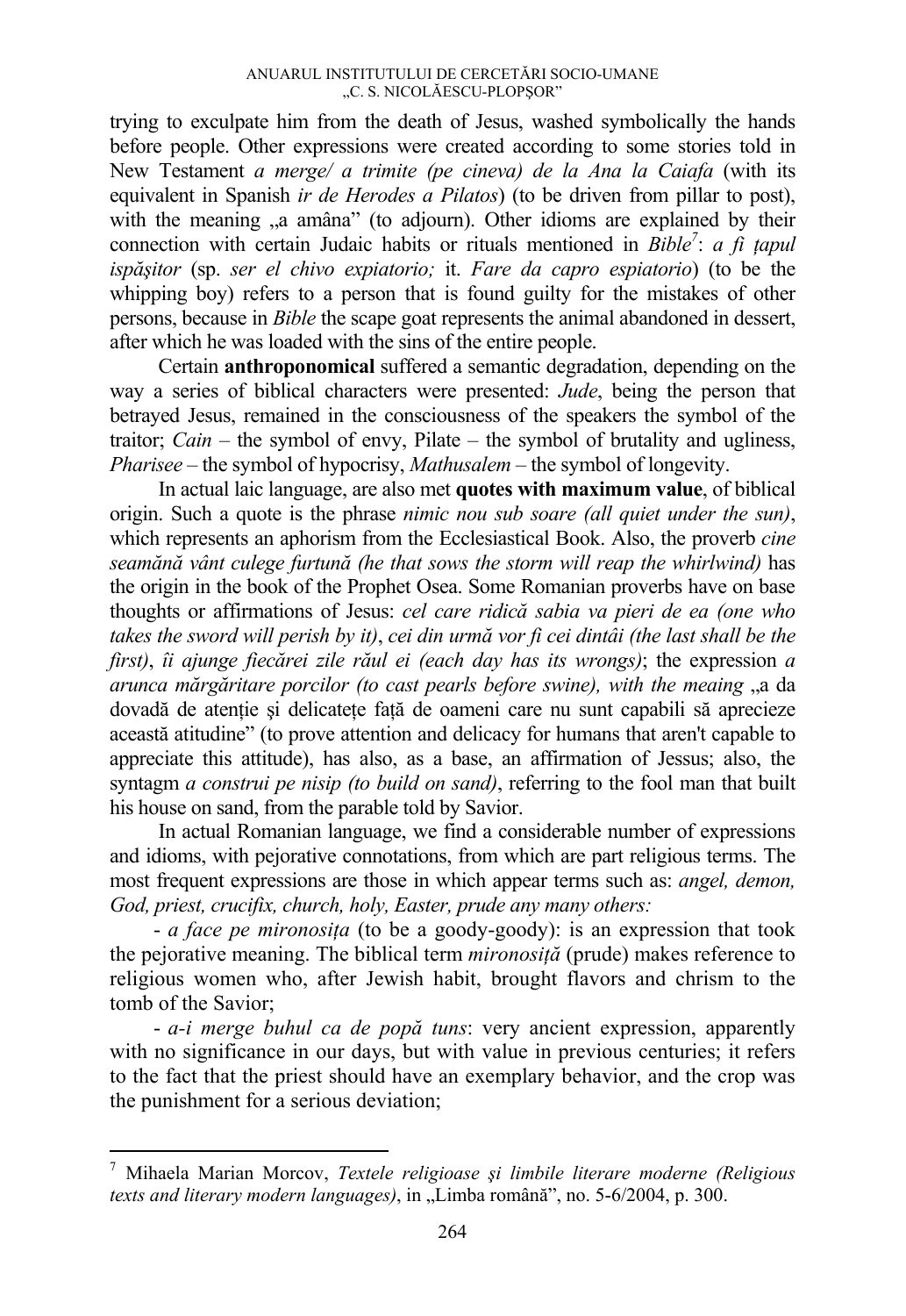- other expressions in which appears the word *popă (priest)* are the following: *a-i cânta popa la cap*, *a-i cânta popa aghiosul*, *a da ortul popii (to croak)*, all these being related to the passage in the other world of Christians;

- another category of expressions used in laic language include the name of some biblical characters: *a trăi ca în sânul lui Avraam*, (to life in the Abraham's bosom), *de la Adam şi Eva (as old as Adam)*, *e un Iuda (Iscarioteanul) (he is a Judas)*, *e Toma necredinciosul (unbelieving Thomas)*, *e de pe vremea lui Noe (since Adam was a boy)*;

- the expression *a fi lungă cât o zi de post (as long as a day of fasting)* makes reference to the difficulty of the Christian to meet the clerical habits, respectively the fasting;

- many terms are used with connotive meaning: *a mâncat de dulce (to break one's fast*), meaning , de frupt", *s-a spovedit tuturor (he confessed to everybody)*, meaning  $\alpha$  povestit tuturor" (he told to everybody), *a mânca de sec (to fast)*, meaning "a mânca de post"*(to break one's fast)*, *şi-a dat sufletul până a ajuns (he went west)*, meaning "a obosit"(he was tired), *a (nu) fi uşă de biserică (not quite the clean potato)*, meaning "a nu fi cinstit" (not being honest), *a apuca pe Dumnezeu de picior(to take the cake)*, meaning "a fi norocos"(to be lucky), *a fi pâinea lui Dumnezeu (to be the milk of human kindness, meaning , a fi om bun''(to be a good* man), *a tine predică (to read somebody a lesson)*, meaning "a cicăli"(to mock), *a călca pravila (to contravene the code)*, meaning "a păcătui"(to err), *a trage clopotele (to ring a peal)*, meaning , a face curte unei femei"(to pay one's courtship to a lady), *a scoate pe Sfântul Nicolae (to take out the bat*, meaning <sub>a</sub> scoate bățul" (to take out the road), *a da vama (to give tolls)*, meaning "a plăti" (to pay) (with reference to the Christian tradition regarding the tolls of the air);

- *a-i purta sâmbetele (to owe somebody a grudge)* meas "a dori răul cuiva"(to mean ill by somebody). The significance of the expressions is related to the fact that, in christian cult, the Saturday was ranked for the commemoration of death persons; after the somebody's death, commemorations are made during forty days, on Saturday. Another expression including the word Saturday is *a se duce pe apa sâmbetei (to end in smoke)*, meaning  $\mathcal{S}_s$ -a pierdut"(it was lost). This expression refers to death persons, named in christian tradition *blajini (benigns)*, who life beyond Sâmbetei River, to the border from the world from here and the world from there. Housewives throw red eggs shells on a flowing water in Holy Week and then, the benigns knew that Easter was coming (Benigns Easter – day when death persons are commemorated, in orthodox tradition);

- in laic language are met many expressions formed with the term *cruce (crucifix): a se face cruce și punte (to move hell)*, with the meaning "a face orice pentru a atinge un scop"(to make anything in order to meet a purpose), *a face cruce fără biserică (to put a tick without church)*, meaning "a face ceva inutil"(to make something useless), *a se pune cruce(to put crucifix)*, meaning  $\alpha$ se împotrivi" (to be against something), *a pune cruce (to put point)*, with the meaning "a încheia ceva" (to end something), *a ajunge crucea în/ la amiază (to reach to midday*), the meaning of this expression  $-$  , momentul când soarele a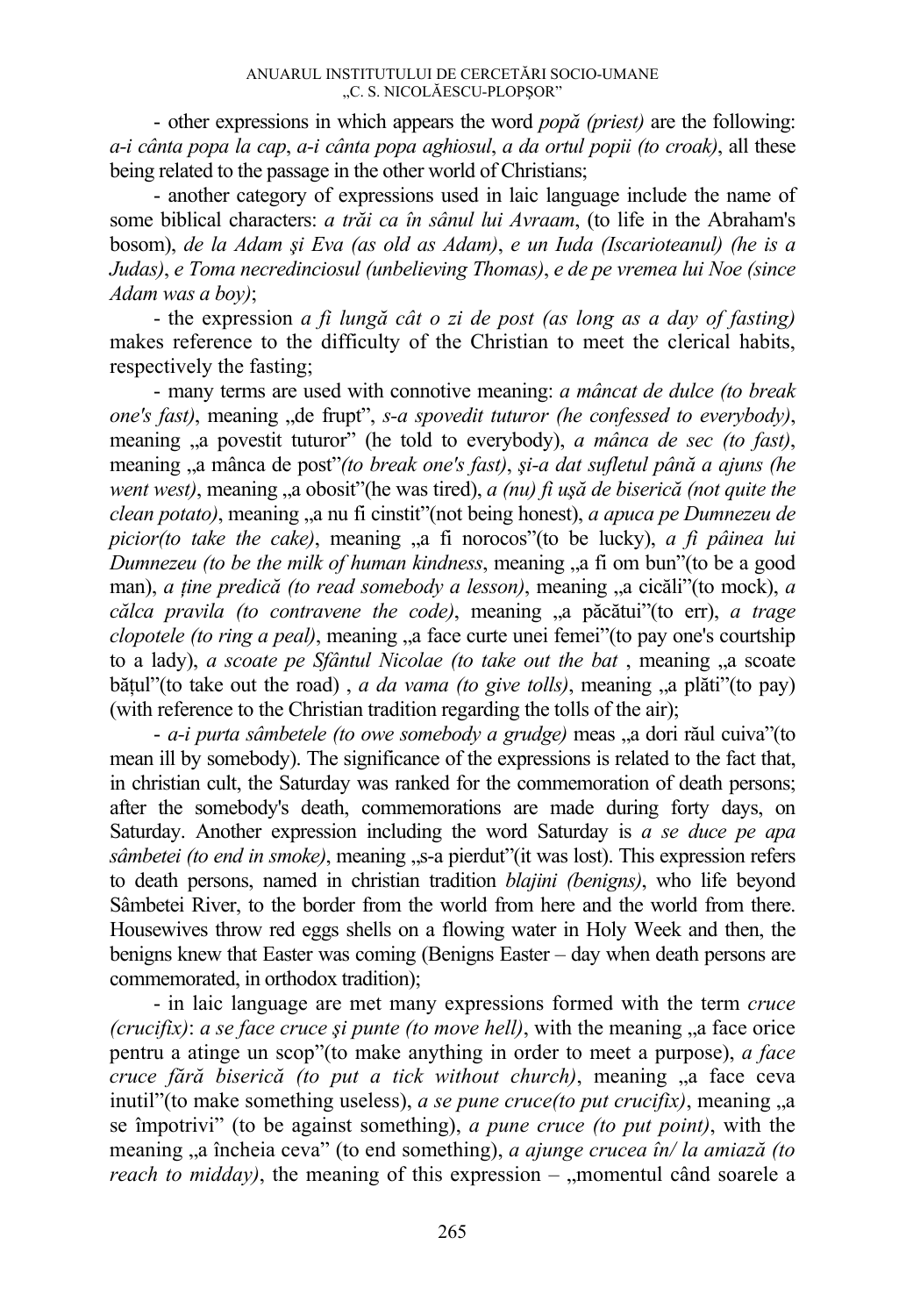ajuns în punctul cel mai înalt pe cer"(the moment when the Sun reached the highest point from the sky) – having relation with the christian tradition according to which all tombs have crucifix, right object that keeps the place of the clock for indicating the hour;

- *expressions in which appear the term drac (devil)* : *a face pe dracu în patru (to move hell)*, meaning  $a$ , a face orice, a face un compromis" (to make anything, to make a compromise), *a nu avea nici pe dracu (not to be a halfpenny the worse for it)*, meaning "a nu avea nimic, a fi sănătos" (to be healthy), *a da de dracu (to get into trouble*), meaning "a ispiti" (to tempt), *a-si băga dracul coada(the devil is in it)*, also with the meaning  $\alpha$ , a ispiti" (to tempt), *a băga în draci (to give somebody rats)*, with the meaning "a pune pe treabă" (to put in hand), *a căutat pe dracu şi a dat de tată* $s\ddot{a}u$ , *a da dracului (to frighten the French)*, meaning  $a$  renunta" (to renounce), *a şedea ca dracul pe mărăcini (like the devil on thorns)*, *a şedea ca dracul în cânepă (like the devil in hemp)*, having the meaning  $a$ , a fi într-o situatie neplăcută" (to be in an unpleasant situation, *a fugi ca dracul de tămâie/ aghiazmă (to give somebody a wide berth)*, *a-i lua dracul din pupeze*, meaning "a-si pierde răbdarea" (to lose the patience), *a nu fi dracul chiar atât de negru (the devil is not so black as he is painted)*;

- there are some phraseology units, also formed round the term *drac (devil)*, designing "un loc îndepărtat, în care nu se poate ajunge cu usurintă" (a distant place, where one cannot easily reach : *la dracu-n praznic (at the back o'beyond)*, *unde şi-a înţărcat dracul copiii (at the bottom of the sea)*, *unde şi-a pierdut dracul potcoavele*, *unde şi-a spart dracul opincile*, *unde-a pus dracul roata şi mutul iapa*;

- are also frequently met the expression where the term *biserică (church)*  appears: *a nu fi uşă de biserică(not to be quite the clean potato),* with the meaning "a nu fi cinstit" (not to be honest), *a nu fi dus de multe ori la biserică*  $(unfaithful person)$ , meaning  $a_n$  fi în stare de orice" (to be capable of anything);

- with pejorative meaning, are used the expressions: *a fi lungă cât o pomană ţigănească (as long as a gypsy alms)*, *a face capul calendar (to carp at somebody about something*), with the meaning "a cicăli" (to mock), the expression making allusion to the multitude of saints from the christian calendar, *a face capul ceaslov*, meaning "a învăta foarte mult" (to learn very much);

- *a fi sfânt fără de argint (to be saint without money)* is used with the meaning "a îngriji pe cineva, fără nu lua bani" (to take care of somebody without asking money), making reference to St. Cosma and Damian, doctors without asking moneys; *până la Dumnezeu te mănâncă sfinţii (till God, you will be eaten by Saints)* refers to the mutitude of obstacles that the man endures; *a se ruga de cineva ca de toţi sfinţii* (to ask someone as being a saint) has the meaning , a insista, a implora" (to insist, to implore);

- the expression *a purta un hram (having a church wake)* is sometimes used with connotative meaning and means "a avea un renume sau o functie" (having a name or a function); the meaning of the expression has, as base, the christian conception according to which each church, town, house or family has a protector saint;